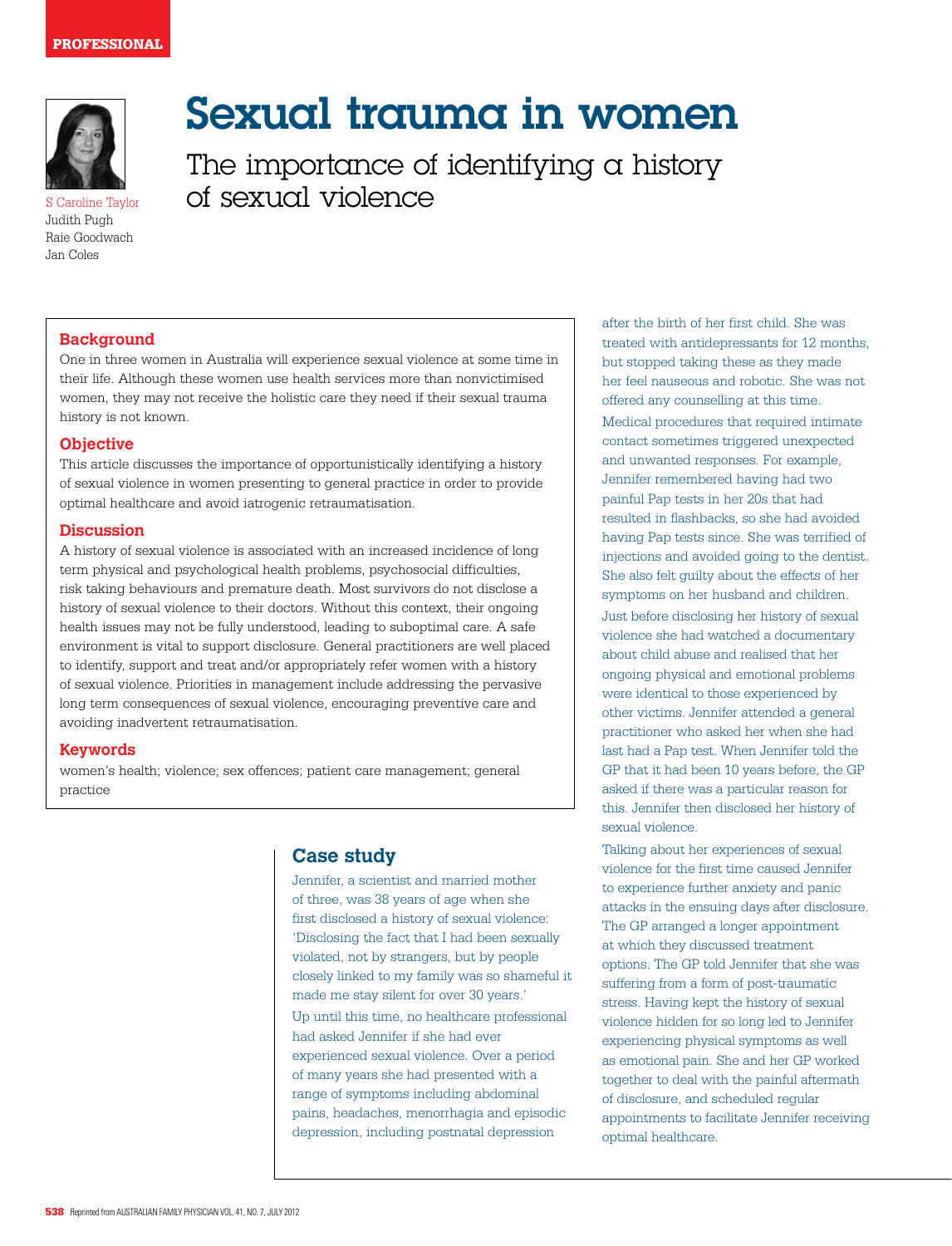Sexual violence (SV) includes all forms of sexual assault, rape, attempted rape, contact and noncontact sexual violence and childhood sexual assault. It refers to unwanted and nonconsenting sexual activity in childhood, adolescence and adulthood. Sexual trauma encompasses both the event and its impact on the individual.

One in three women in Australia in 2002–03 reported experiencing SV over their lifetime and 29% experienced physical and/or SV before the age of 16 years<sup>1</sup>

 It is also estimated that one in 6 men have a history of SV, predominantly as childhood sexual abuse or SV in early adolescence.<sup>2</sup> However, unlike women, there is a low incidence of SV for males in adulthood.

General practitioners will inevitably see patients for the health problems associated with sexual trauma, 3,4 many without being aware of the SV, because most survivors do not disclose their experiences to health professionals.<sup>1,5–7</sup> Additionally, some GPs may not broach this sensitive subject with their patients. $8$  It is important that GPs are aware of the long term physical and psychosocial sequelae of SV and the relevant intervention skills required to treat these patients holistically to avoid inadvertent retraumatisation.9

Although this article provides an overview of the evidence, issues and implications of sexual trauma in women, some of the findings are also relevant to male survivors of sexual trauma.

# **Long term health sequelae of sexual trauma**

Over the past 3 decades, most English language research on the long term health sequelae of SV in women has reported on cross-sectional studies of community residents, college students and military personnel in the United States, relying mainly on self reported data. As such, a causal relationship between SV and health problems cannot be confirmed and more research is needed in this area. Researchers have often reported aggregated data for physical and/or SV, rather than SV in isolation, and have often included data on intimate partner violence. Nonetheless, the evidence across a number of studies using large, representative samples suggests that SV in women is associated with long term physical and psychological health problems. Those seeking health

services may present with a range of symptoms and medical conditions that diminish their quality of life. These may be comparable to chronic diseases such as diabetes and heart disease.<sup>10</sup> impair daily functioning and disrupt the strength and quality of social relationships.<sup>7,11</sup>

The adult health sequelae of childhood sexual abuse alone may present as psychosomatic symptoms, which may confound both survivors and health professionals, resulting in underdetection, misdiagnosis and ineffective treatment.12 Sexual trauma is associated with a range of physical health problems,13,14 persistent urogynaecological and obstetric problems,6,15,16 mental health problems<sup>10,12,17–21</sup> and health risk behaviours.<sup>22</sup> as well as avoidance of preventive health examinations.<sup>13,23,24</sup> Table 1 lists the long term health problems associated with sexual trauma in women.

# **Considerations for GPs**

Women with a lifetime history of SV use health services more than nonvictimised women,<sup>3,15</sup> but are often reluctant to disclose their experiences of SV to health professionals, including  $GPs$ .<sup>1,5–7</sup> As a result, these women may not receive timely and appropriate intervention to detect, treat and/or prevent health problems.

In particular, women with a lifetime history of sexual trauma tend to avoid preventive healthcare such as Pap smears and early antenatal care.<sup>13,23,24</sup> This is concerning as women with a lifetime history of SV, including childhood sexual abuse, rape and sexual intimate partner violence, have an increased risk for sexually transmissible infections, cervical dysplasia and an increased prevalence of invasive cervical cancer.25

The evaluation of common gynaecological problems also places these women at risk for retraumatisation (eg. triggered memories or dissociation) during gynaecological and breast examinations.6,26,27 Retraumatisation may also occur in the context of perinatal care of women and/or their babies.<sup>28</sup>

The ongoing impact of sexual trauma on mental health is an important consideration for GPs. Depression, anxiety, stress and post-traumatic stress disorder (PTSD) may also increase the risk for alcohol abuse, $^{29}$  binge drinking $^{30,31}$  and substance abuse.20,31 Moreover, PTSD is a risk factor for revictimisation, $^{20}$  as is childhood sexual abuse, $^{1,32,33}$  and substance abuse and/or heavy alcohol consumption in specific populations, including female adolescents and college students.34–37 Compared to the general population, childhood sexual abuse victim-survivors also have a greater risk for suicide and accidental fatal drug overdose.<sup>38</sup>

# **What can GPs do?**

General practitioners need to be aware of the long term health sequelae of SV. However, to date, undergraduate and graduate entry medical programs

## Table 1. Long term health problems associated with a history of sexual trauma in women

## **Physical health problems13,14**

- • Irritable bowel syndrome
- Abdominal pain
- Vaginal pain
- • Breast pain
- • Headaches
- Musculoskeletal pain

#### **Urogynaecological and obstetric problems6,15,16**

- Pelvic pain and pelvic inflammatory disease
- • Dysmenorrhoea
- • Menorrhagia
- Sexual dysfunction
- • Nonmenstrual vaginal bleeding or discharge
- Rectal bleeding
- **Bladder** infection

#### **Dysuria**

## **Mental health problems10,12,17–21**

- • Anxiety
- • Depressive symptoms
- • Major depressive episodes
- Post-traumatic stress disorder

### **Health risk behaviours associated**  with childhood sexual abuse<sup>22</sup>

- Smoking
- Alcohol use
- • Drug use
- Obesity and inactivity
- Early intercourse and multiple partners

#### **Avoidance of preventive healthcare13,23,24**

- Pap tests
- **Breast examinations**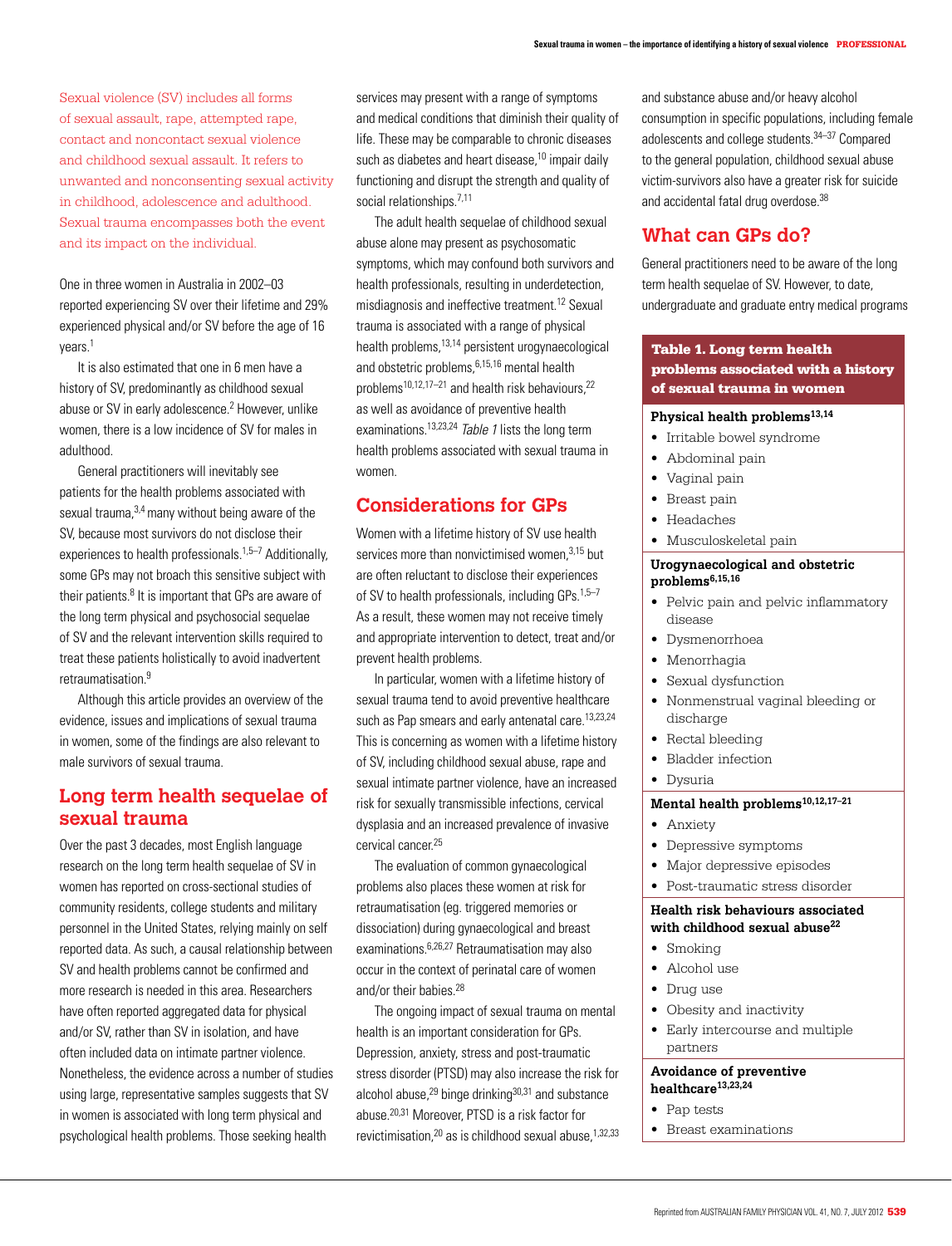in Australia have focused mainly on recent sexual assault and/or sexual abuse.39 Both the health impact and the community costs of sexual trauma in women could potentially be reduced by early identification, allowing for timely and appropriate intervention to treat and prevent health problems.<sup>40</sup> Importantly, the overwhelming majority of women with a past history of SV do not tell their doctors what happened to them unless they are specifically asked. Instead, they present over time with a range of physical and/or psychological symptoms, as outlined in Table 1. Therefore, GPs who connect a woman's symptoms to historical SV are better placed to provide holistic treatment to the woman.7

The Royal Australian College of General Practitioners Guidelines for preventive activities in general practice<sup>41</sup> (section on identification of psychosocial problems), and consensus guidelines for primary care physicians managing the family unit in the presence of intimate partner violence, 42 advocate personal and professional attributes similar to those required to care for women with historical SV.

In terms of when to ask about SV, questioning is indicated if the patient presents with multiple or chronic health problems, expresses feelings of helplessness, shame or guilt, or avoids or has difficulty with medical examinations or procedures.43 Before asking about a history of SV however, GPs should establish rapport and trust with their patient; monitor their own personal and professional attitudes and beliefs; be nonjudgemental and open to discussing sexual trauma; be prepared to acknowledge and validate the disclosure; make the patient feel safe and protected; ensure confidentiality; provide sufficient consultation time for discussion; and be able to refer the patient to culturally appropriate, affordable treatment, and psychological or specialist services when needed.<sup>7,42-44</sup> Staff training, confidentiality of patient records and clinic protocols for monitoring patient safety are also important.

## **Summary**

Women with a lifetime history of SV can be opportunistically identified by GPs, as they are likely to present more frequently than other patients with multiple or chronic health problems, have poor health status or display health risk behaviours. Many of these women will be

reluctant to disclose their experiences unless they already feel comfortable with their doctor.

As one in three women are affected by a history of SV, there is a pressing need to improve GP knowledge of the long term physical, psychological, behavioural and social sequelae in victim-survivors in order to build practitioners' capacity to sensitively, safely and effectively meet the needs of these women over their lifetime.

Evidence for the health impacts of a lifetime history of SV and skills in the sensitive and appropriate management of these issues should be included in both undergraduate and postgraduate medical curricula.

Guidelines for preventive activities in general practice should cover the identification of a history of SV and the appropriate interventions and counselling techniques and referral options.

#### **Authors**

S Caroline Taylor AM PhD, is Professor and Foundation Chair in Social Justice, Edith Cowan University, Perth, Western Australia. c.taylor@ ecu.edu.au

Judith Pugh PhD, MEd, RN, is Research Associate, School of Nursing and Midwifery, Edith Cowan University, Perth, Western Australia Raie Goodwach MBBS, MPS, is President,

Victorian Medical Women's Society and a psychotherapist, Melbourne, Victoria

Jan Coles MBBS, PhD, MMed(WomenHlth), DCH, GCHPE, is Associate Professor, Department of Medicine, Nursing and Health Sciences, Monash University, Melbourne, Victoria.

Conflict of interest: none declared.

#### **References**

- 1. Mouzos J, Makkai T. Women's experiences of male violence. Findings from the Australian component of the International Violence Against Women Survey (IVAWS). Research and Public Policy Series No. 56. Canberra, ACT: Australian Institute of Criminology, 2004. Available at www.aic.gov.au/ documents/5/8/D/%7B58D8592E–CEF7–4005– AB11–B7A8B4842399%7DRPP56.pdf [Accessed 10 March 2010].
- 2. Australian Bureau of Statistics. Personal Safety Survey 2005 (Reissue) (Cat. no. 4906.0). Canberra: ABS, 2006.
- 3. Martin SL, Rentz ED, Chan RL, et al. Physical and sexual violence among North Carolina Women: associations with physical health, mental health, and functional impairment. Womens Health Issues 2008;18:130–40.
- 4. Plichta SB. Intimate partner violence and physical health consequences: policy and practice implications. J Interpers Violence 2004;19:1296–323.
- 5. de Visser RO, Smith AMA, Rissel CE, Richters J,

Grulich AE. Sex in Australia: experiences of sexual coercion among a representative sample of adults. Aust N Z J Public Health 2003;27:198–203.

- 6. Golding JM, Wilsnack SC, Learman LA. Prevalence of sexual assault history among women with common gynecologic symptoms. Am J Obstet Gynecol 1998;179:1013–9.
- 7. Lievore D. No longer silent: a study of women's help-seeking decisions and service responses to sexual assault. Canberra: Australian Institute of Criminology, 2005. Available at www.aic.gov.au/ documents/D/0/1/{D01B3CD6–3C29–4B6C–B221– C8A31F6F84BB}2005–06–noLongerSilent.pdf [Accessed 20 May 2011].
- 8. Mazza D, Dennerstein L, Ryan V. Physical, sexual and emotional violence against women: a general practicebased prevalence study. Med J Aust 1996;164:14–7.
- 9. Hooper CA, Warwick I. Gender and politics of service provision for adults with a history of childhood sexual abuse. Critical Social Policy 2006;26:467–79.
- 10. Bonomi AE, Anderson ML, Rivara FP, Thompson RS. Health outcomes in women with physical and sexual intimate partner violence exposure. J Womens Health (Larchmt) 2007;16:987–97.
- 11. Heritage C. Working with childhood sexual abuse survivors during pregnancy, labor, and birth. J Obstet Gynecol Neonatal Nurs 1998;27:671–7.
- 12. Monahan K, Forgash C. Enhancing the health care experiences of adult female survivors of childhood sexual abuse. Women Health 2000;30:27–41.
- 13. Springs FE, Friedrich WN. Health risk behaviors and medical sequelae of childhood sexual abuse. Mayo Clin Proc 1992;67:527–32.
- 14. McCauley J, Kern DE, Kolodner K, et al. Clinical characteristics of women with a history of childhood abuse. Unhealed wounds. JAMA 1997;277:1362–8.
- 15. Campbell R, Lichty LF, Sturza M, Raja S. Gynecological health impact of sexual assault. Res Nurs Health 2006;29:399–413.
- 16. Latthe P, Mignini L, Gray R, Hills R, Khan K. Factors predisposing women to chronic pelvic pain: systematic review. Br Med J 2006;332:749–55.
- 17. Campbell R, Dworkin E, Cabral G. An ecological model of the impact of sexual assault on women's mental health. Trauma Violence Abuse 2009;10:225–46.
- 18. Burnam MA, Stein JA, Golding JM, et al. Sexual assault and mental disorders in a community population. J Consult Clin Psychol 1988;56:843–50.
- 19. Coker AL, Smith PH, Thompson MP, McKeown RE, Bethea L, Davis KE. Social support protects against the negative effects of partner violence on mental health. J Womens Health Gend Based Med 2002;11:465–76.
- 20. Dutton MA. Pathways linking intimate partner violence and posttraumatic disorder. Trauma Violence Abuse 2009;10:211–24.
- 21. Masho SW, Ahmed G. Age at sexual assault and posttraumatic stress disorder among women: prevalence, correlates, and implications for prevention. J Womens Health (Larchmt) 2007;16:262–71.
- 22. Felitti VJ, Anda RF, Nordenberg D, et al. Relationship of childhood abuse and household dysfunction to many of the leading causes of death in adults. The Adverse Childhood Experiences (ACE) Study. Am J Prev Med 1998;14:245–58.
- 23. Harsanyi A, Mott S, Kendall S, Blight A. The impact of a history of child sexual assault on women's decisions and